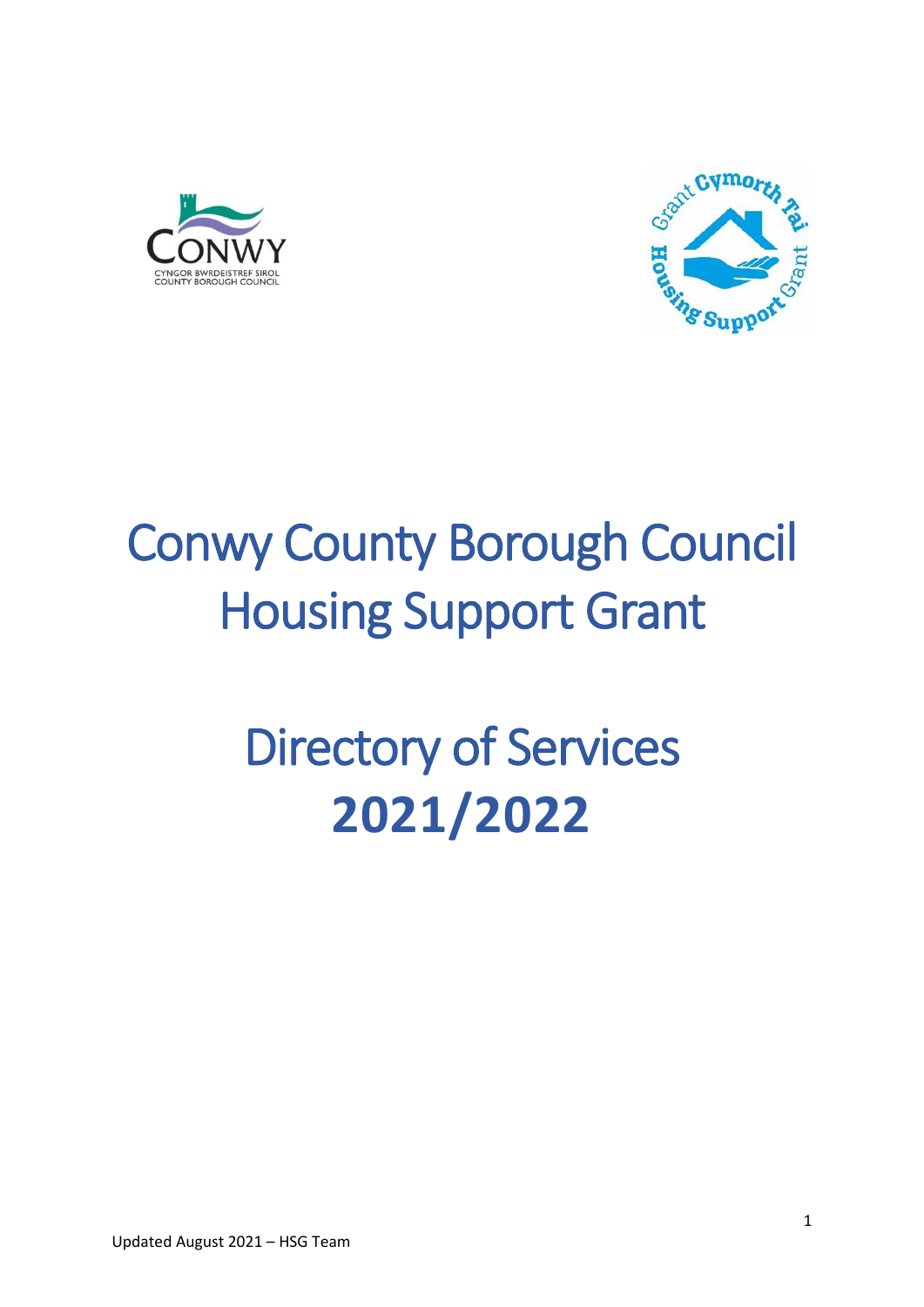## Directory of Housing Related Support Services 2021/2022

#### Contents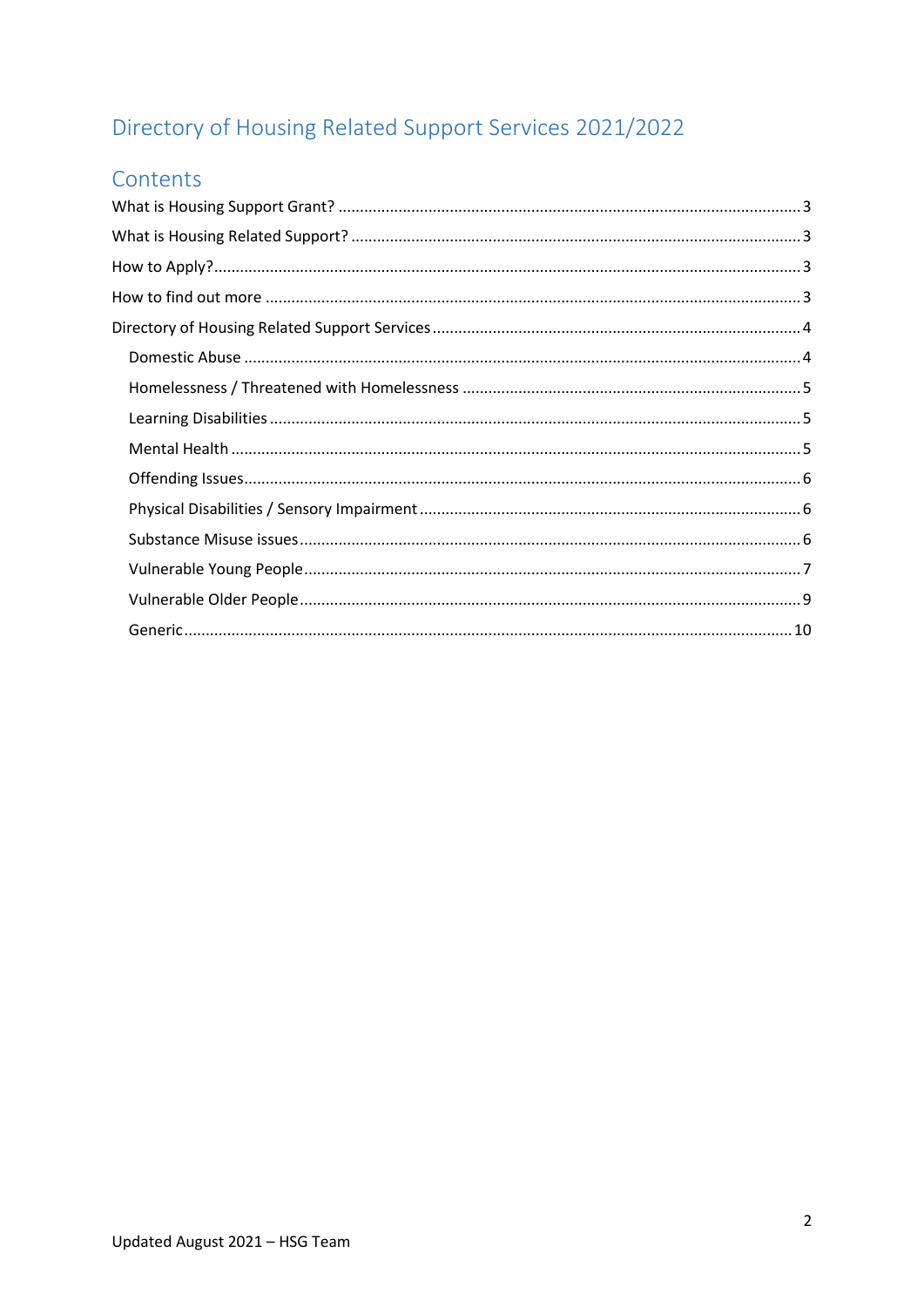#### <span id="page-2-0"></span>What is Housing Support Grant?

Housing Support Grant is a Welsh Government programme which provides housing related support services to vulnerable people over the age of 16. It enables them to live independently in the community and avoid the risk of becoming homeless.

#### <span id="page-2-1"></span>What is Housing Related Support?

Housing related support is provided to help vulnerable people develop or maintain the skills and confidence necessary to live as independently as possible. Housing related support can include help and advice with:

- o Developing life and domestic skills
- o Budgeting & managing money
- o Accessing other services and opportunities
- o Establishing safety and security

#### <span id="page-2-2"></span>How to Apply?

Provision of housing related support services will be based on identified or assessed needs.

Referrals are made direct to the services or via the Single Pathway at [SPPathway@conwy.gov.uk](mailto:SPPathway@conwy.gov.uk)

#### **You can:**

- o Complete a referral form yourself and return to the Single Pathway or contact the Providers directly
- o Ask an agency or voluntary organisation that is helping you at the moment to complete a referral on your behalf to Single Pathway, or contact the Providers directly
- o Ask your social worker or Health professional to complete a referral on your behalf to Single Pathway, or contact the Providers directly
- o Ask a member of your family or a friend to complete a referral on your behalf to Single Pathway, or contact the Providers directly

#### <span id="page-2-3"></span>How to find out more

For more information visit the Housing Support Grant page a[t Housing Support Grant \(conwy.gov.uk\)](https://www.conwy.gov.uk/en/Resident/Housing/Information-for-Tenants/Housing-Support-Grant/Supporting-People.aspx)

The referral form is also available on th[e How to Access Housing Related Support page](https://www.conwy.gov.uk/en/Resident/Housing/Information-for-Tenants/Housing-Support-Grant/How-to-access-Housing-Related-Support.aspx)  [\(Conwy.gov.uk\)](https://www.conwy.gov.uk/en/Resident/Housing/Information-for-Tenants/Housing-Support-Grant/How-to-access-Housing-Related-Support.aspx)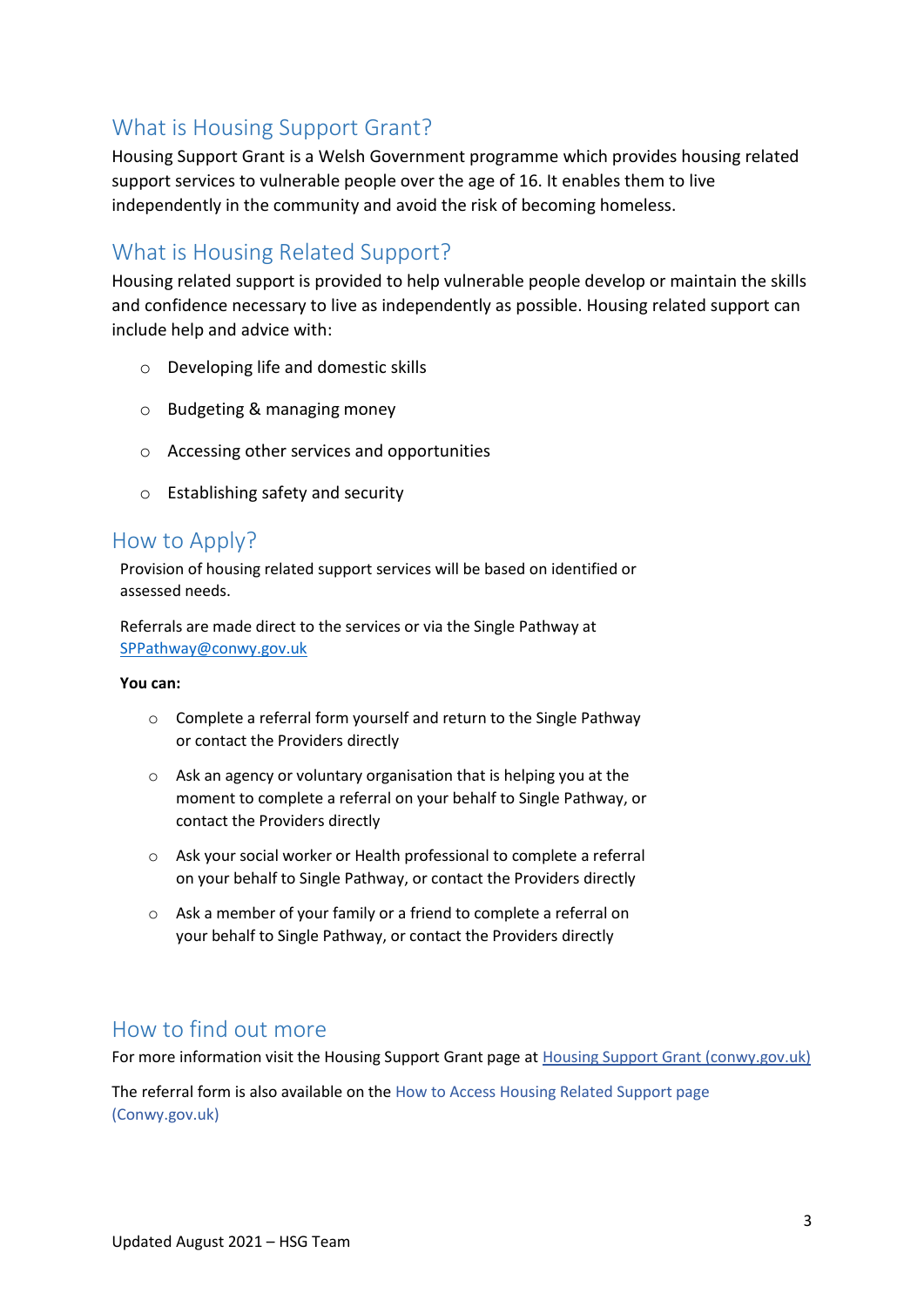# <span id="page-3-0"></span>Directory of Housing Related Support Services

## <span id="page-3-1"></span>Domestic Abuse

| Provider                                                 | <b>Type of Service</b>                           | <b>Service Description</b>                                                                                                                                                                                                                                                                                                                                                                                                                                                                                                                                                                                                                                                                                                                                                                                                                                                                                                                    |
|----------------------------------------------------------|--------------------------------------------------|-----------------------------------------------------------------------------------------------------------------------------------------------------------------------------------------------------------------------------------------------------------------------------------------------------------------------------------------------------------------------------------------------------------------------------------------------------------------------------------------------------------------------------------------------------------------------------------------------------------------------------------------------------------------------------------------------------------------------------------------------------------------------------------------------------------------------------------------------------------------------------------------------------------------------------------------------|
| <b>Aberconwy Domestic</b><br><b>Abuse Service (ADAS)</b> | Refuge and Floating<br>Support,                  | To provide refuge to women and their<br>children who are experiencing physical,<br>mental, emotional, financial or sexual<br>abuse.<br>Referrals are accepted from any source and<br>they offer 24 emergency direct access.<br>Floating Support available for women, men<br>& children in the local community. Referrals<br>are accepted from any source.                                                                                                                                                                                                                                                                                                                                                                                                                                                                                                                                                                                     |
| <b>Domestic Abuse</b><br>Safety Unit (DASU)              | Refuge, Floating Support,<br>Crisis intervention | To provide refuge to women and their<br>children who are experiencing physical,<br>mental, emotional, financial or sexual<br>abuse. Referrals accepted from any source<br>(telephone, email or drop-in) and service<br>operates 24 hour rota to ensure emergency<br>direct access.<br>Support available with:<br>Referring to MARAC or put relevant<br>safety measures in place.<br>Contacting Housing, Solicitors,<br>benefits and CAB.<br>Housing support and safety advice<br>Accessing legal advice and looking<br>at civil protection orders, support in<br>family courts and criminal courts,<br>support with immigration issues,<br>Managing finances including debt/<br>benefit, support to improve their<br>health and wellbeing, parenting<br>support, exploring education and<br>employment opportunities and<br>working with partners such CAB and<br>Job Centre plus<br>Therapeutic group programmes and<br>relationship support |
| <b>Hafan Cymru</b>                                       | Supported<br>Accommodation                       | Provides temporary supported housing for<br>women and their children who have<br>experienced physical, emotional, financial or<br>sexual abuse.                                                                                                                                                                                                                                                                                                                                                                                                                                                                                                                                                                                                                                                                                                                                                                                               |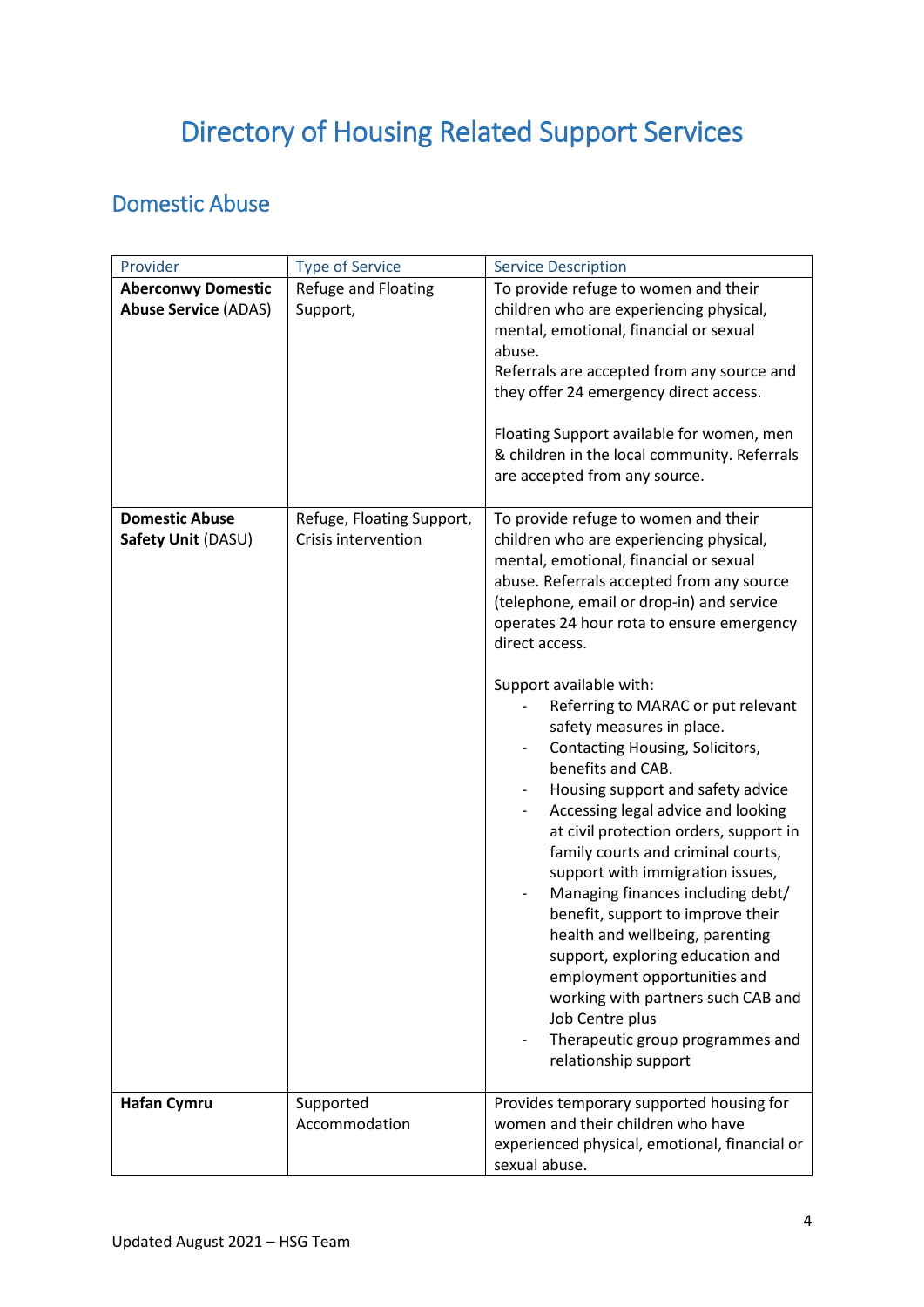|  | Referrals should be sent via the Single<br>Pathway |
|--|----------------------------------------------------|
|  |                                                    |

### <span id="page-4-0"></span>Homelessness / Threatened with Homelessness

| Provider                   | <b>Type of Service</b> | <b>Service Description</b>               |
|----------------------------|------------------------|------------------------------------------|
| Sanctuary Trust-           | Supported              | Provides accommodation and housing       |
| Cornerstones               | Accommodation          | related support to help vulnerable men   |
|                            |                        | address the issues that cause them to    |
|                            |                        | become homeless.                         |
|                            |                        | Referrals should be sent via the Single  |
|                            |                        | Pathway                                  |
| <b>North Wales Housing</b> | Supported              | Housing related support in Hostel & Move |
| – Noddfa                   | Accommodation and      | on accommodation for single people aged  |
|                            | Move on accommodation  | 16 and over who have become homeless or  |
|                            |                        | threatened with homelessness and have a  |
|                            |                        | support need.                            |
|                            |                        | Referrals should be sent via the Single  |
|                            |                        | Pathway                                  |

### <span id="page-4-1"></span>Learning Disabilities

| Provider                     | <b>Type of Service</b> | <b>Service Description</b>                       |
|------------------------------|------------------------|--------------------------------------------------|
| <b>Conwy County</b>          |                        | Conwy hosts an integrated disability team.       |
| <b>Borough Council-</b>      |                        | Referrals come into the team for the             |
|                              |                        | individual to be accessed according to the       |
| <b>Integrated Disability</b> |                        | support/housing need, and assessments will       |
| <b>Team</b> (Learning        |                        | look into the eligibility criteria for help from |
| Disability and Physical      |                        | statutory social services; with the focus on     |
| Disability/Sensory           |                        | those who are likely to dip in and out of        |
| Impairment)                  |                        | statutory services at times of difficulty or     |
|                              |                        | crisis. This additional support is crucial for   |
|                              |                        | people to maintain and reinforce the             |
|                              |                        | independent living skills they have acquired     |
|                              |                        | to live as equal citizens in the community       |
|                              |                        | and prevent a crisis of homelessness.            |

#### <span id="page-4-2"></span>Mental Health

| Provider                   | <b>Type of Service</b> | <b>Service Description</b>                 |
|----------------------------|------------------------|--------------------------------------------|
| <b>North Wales Housing</b> | Supported              | The service is a supported accommodation   |
| - Mental Health            | Accommodation          | provided for those clients who are         |
| Provision                  |                        | recovering from or have an enduring mental |
|                            |                        | health problem. The service works in       |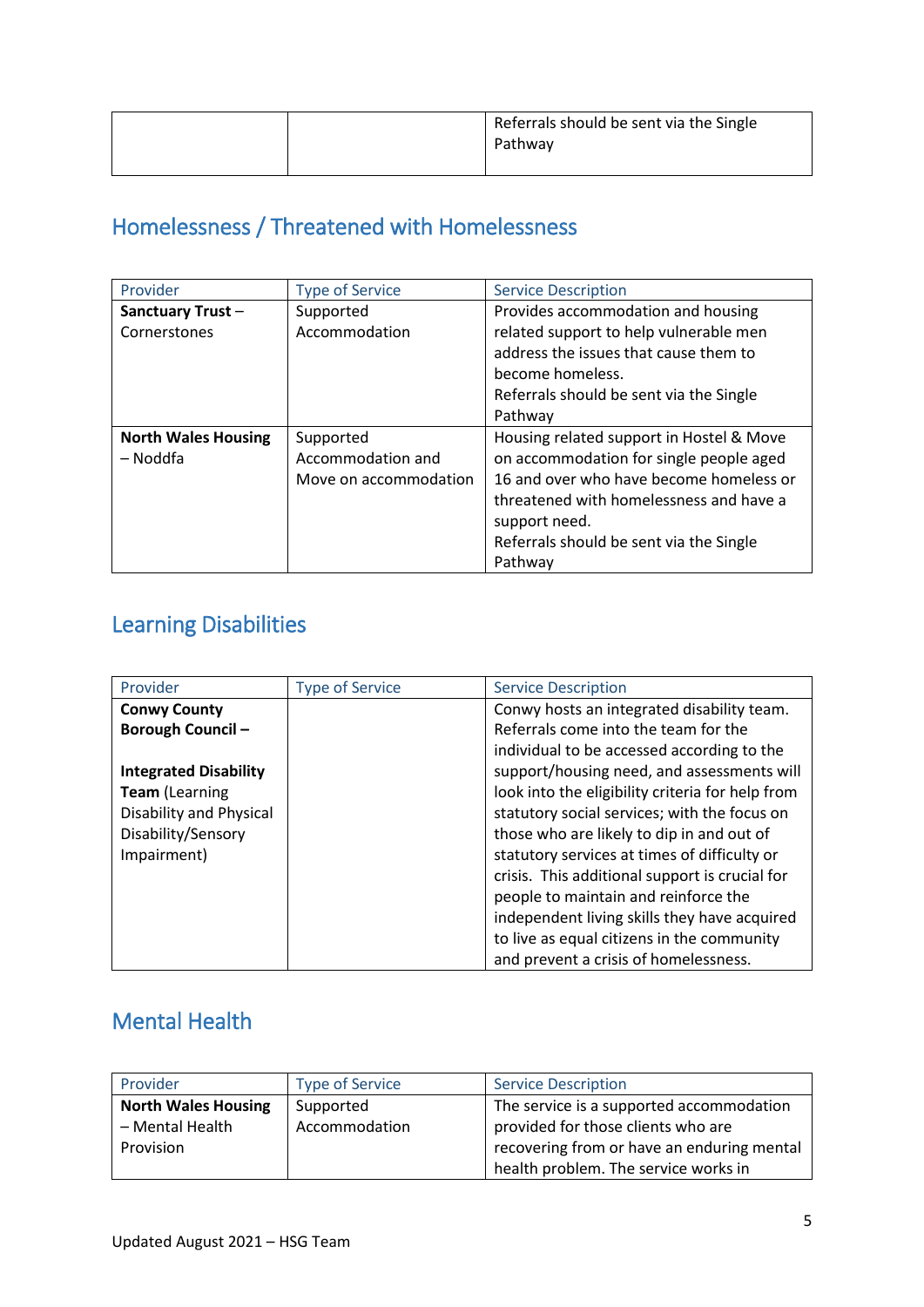|                  |                            | partnership with statutory and<br>complimentary services, including Mental<br>Health Services in order to provide the<br>necessary support to help maintain<br>accommodation<br>Referrals should be sent via the Single<br>Pathway                                |
|------------------|----------------------------|-------------------------------------------------------------------------------------------------------------------------------------------------------------------------------------------------------------------------------------------------------------------|
| <b>Seashells</b> | Supported<br>Accommodation | Seashells can provide support to four males<br>between the ages of 21 and 29 in shared<br>accommodation. The project is for males<br>with enduring or undiagnosed mental<br>health issues as their lead need. Referrals<br>should be sent via the Single Pathway. |

## <span id="page-5-0"></span>Offending Issues

| Provider     | <b>Type of Service</b>                                    | <b>Service Description</b>                                                                                                                                                                                                                                   |
|--------------|-----------------------------------------------------------|--------------------------------------------------------------------------------------------------------------------------------------------------------------------------------------------------------------------------------------------------------------|
| <b>Nacro</b> | Supported<br>Accommodation and<br><b>Floating Support</b> | Primary client group are offenders or those<br>at risk of offending, service users who are<br>vulnerable are supported in accommodation<br>as well as appropriate further housing once<br>ready to move on.<br>Referrals for this service should be sent via |
|              |                                                           | the Single Pathway                                                                                                                                                                                                                                           |

## <span id="page-5-1"></span>Physical Disabilities / Sensory Impairment

| Provider                       | <b>Type of Service</b>  | <b>Service Description</b>                    |
|--------------------------------|-------------------------|-----------------------------------------------|
| <b>Conwy County</b>            | Supported               | Accommodation based and floating support      |
| <b>Borough Council</b>         | Accommodation and       | is provided to vulnerable physically disabled |
|                                | <b>Floating Support</b> | people in their own homes by a range of       |
| <b>Integrated Disabilities</b> |                         | providers. This support is focused on         |
| Team (Learning                 |                         | developing and maintaining the skills they    |
| Disability and Physical        |                         | require to live as independently as possible  |
| Disability/Sensory             |                         | in the community, assists individuals to      |
| Impairment)                    |                         | maintain their tenancies / homes and          |
|                                |                         | prevents the potentiality of admission to     |
|                                |                         | residential care.                             |

#### <span id="page-5-2"></span>Substance Misuse issues

| Provider                  | <b>Type of Service</b>  | <b>Service Description</b>                   |
|---------------------------|-------------------------|----------------------------------------------|
| <b>Adferiad</b> (formerly | <b>Floating Support</b> | This is a holistic floating support package  |
| CAIS)                     |                         | including housing related support identified |
|                           |                         | through assessment and support planning      |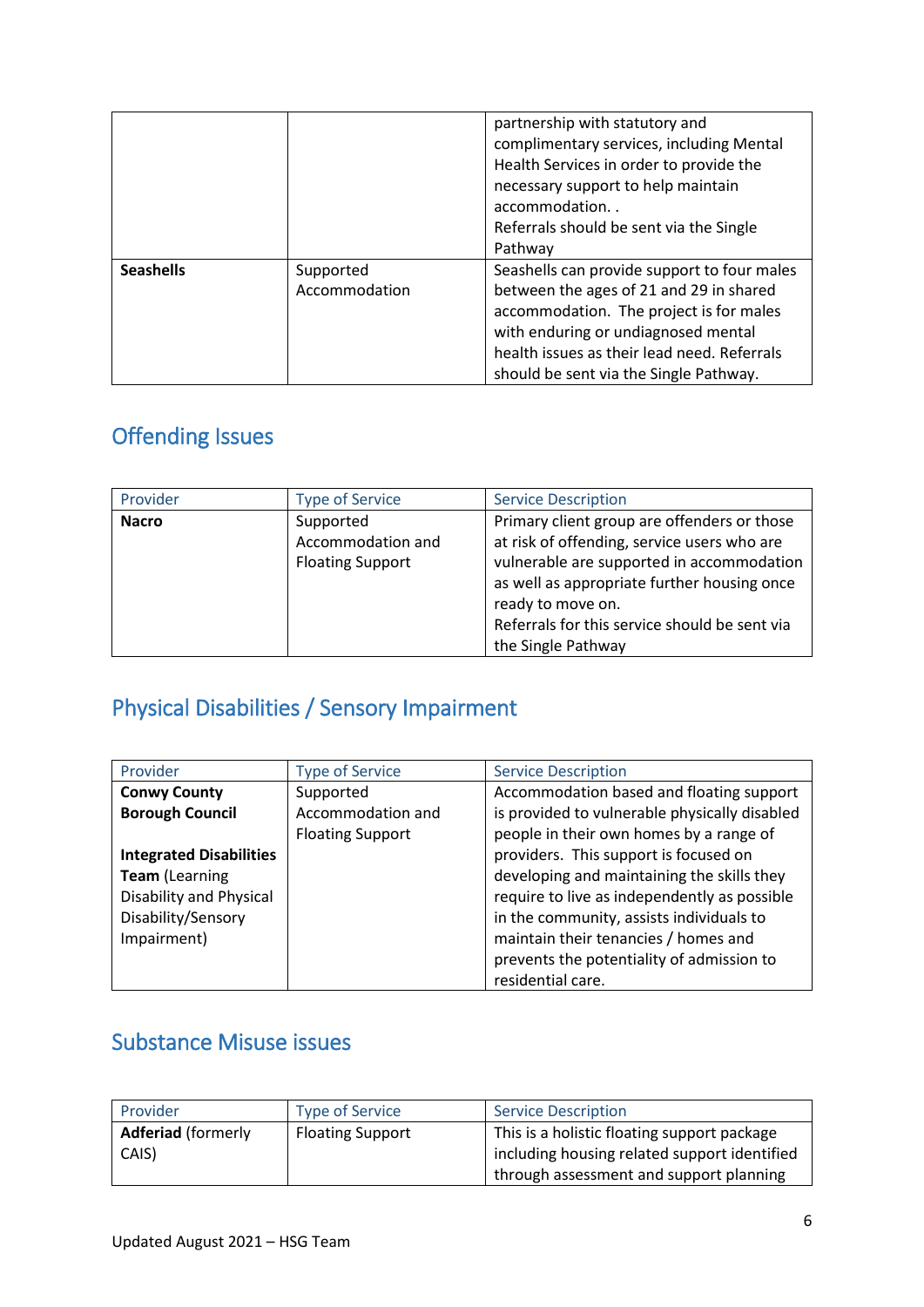|                              |                         | to be delivered to service users at times to<br>meet the individual needs. The aim of the<br>project is to offer support to individuals<br>living in the County of Conwy who present<br>as homeless or potentially homeless and<br>have a History of substance misuse<br>Referrals for this service should be sent via<br>the Single Pathway |
|------------------------------|-------------------------|----------------------------------------------------------------------------------------------------------------------------------------------------------------------------------------------------------------------------------------------------------------------------------------------------------------------------------------------|
| The Wallich -                | Supported               | The Doorstop project provides temporary                                                                                                                                                                                                                                                                                                      |
| Doorstop                     | Accommodation and       | housing related support to people with                                                                                                                                                                                                                                                                                                       |
|                              | <b>Floating Support</b> | substance misuse problems, who are                                                                                                                                                                                                                                                                                                           |
|                              |                         | committed to addressing their dependency<br>and require support to maintain their                                                                                                                                                                                                                                                            |
|                              |                         | tenancy and live independently. The project                                                                                                                                                                                                                                                                                                  |
|                              |                         | has temporary housing units provided by                                                                                                                                                                                                                                                                                                      |
|                              |                         | North Wales Housing and will assist                                                                                                                                                                                                                                                                                                          |
|                              |                         | individuals to move on to more permanent                                                                                                                                                                                                                                                                                                     |
|                              |                         | accommodation once they have completed                                                                                                                                                                                                                                                                                                       |
|                              |                         | a programme of support.                                                                                                                                                                                                                                                                                                                      |
|                              |                         | Referrals for this service should be sent via                                                                                                                                                                                                                                                                                                |
|                              |                         | the Single Pathway                                                                                                                                                                                                                                                                                                                           |
| <b>Clwyd Alyn Housing</b>    | Supported               | Large accommodation based Supported                                                                                                                                                                                                                                                                                                          |
| <b>Association - Norfolk</b> | Accommodation           | housing project that works with individuals                                                                                                                                                                                                                                                                                                  |
| House                        |                         | who are addressing their homelessness and                                                                                                                                                                                                                                                                                                    |
|                              |                         | working towards abstinence from                                                                                                                                                                                                                                                                                                              |
|                              |                         | substances. Single bedrooms with en-suite<br>facilities & disabled facilities.                                                                                                                                                                                                                                                               |
|                              |                         | Referrals for this service should be sent via                                                                                                                                                                                                                                                                                                |
|                              |                         | the Single Pathway                                                                                                                                                                                                                                                                                                                           |

## <span id="page-6-0"></span>Vulnerable Young People

| Provider                | <b>Type of Service</b>  | <b>Service Description</b>                                                                                                                                                                                                                                                                                      |
|-------------------------|-------------------------|-----------------------------------------------------------------------------------------------------------------------------------------------------------------------------------------------------------------------------------------------------------------------------------------------------------------|
| Hafan Cymru - Young     | Supported               | Supported accommodation and floating                                                                                                                                                                                                                                                                            |
| Women's Project         | Accommodation and       | support for young women aged 16 upwards.                                                                                                                                                                                                                                                                        |
|                         | <b>Floating Support</b> | Referrals for this service should be sent via                                                                                                                                                                                                                                                                   |
|                         |                         | the Single Pathway                                                                                                                                                                                                                                                                                              |
| Hafan Cymru -           | Supported               | Supported accommodation for single young                                                                                                                                                                                                                                                                        |
| <b>Belgrave Project</b> | Accommodation           | people aged 16-24 who require support                                                                                                                                                                                                                                                                           |
|                         |                         | The Project offers support in a 24hr setting<br>to young people who require guidance and<br>support around their identified needs whilst<br>increasing their independence around their<br>own property management.<br>Rent for the properties is Local Housing<br>Allowance rate therefore this project will be |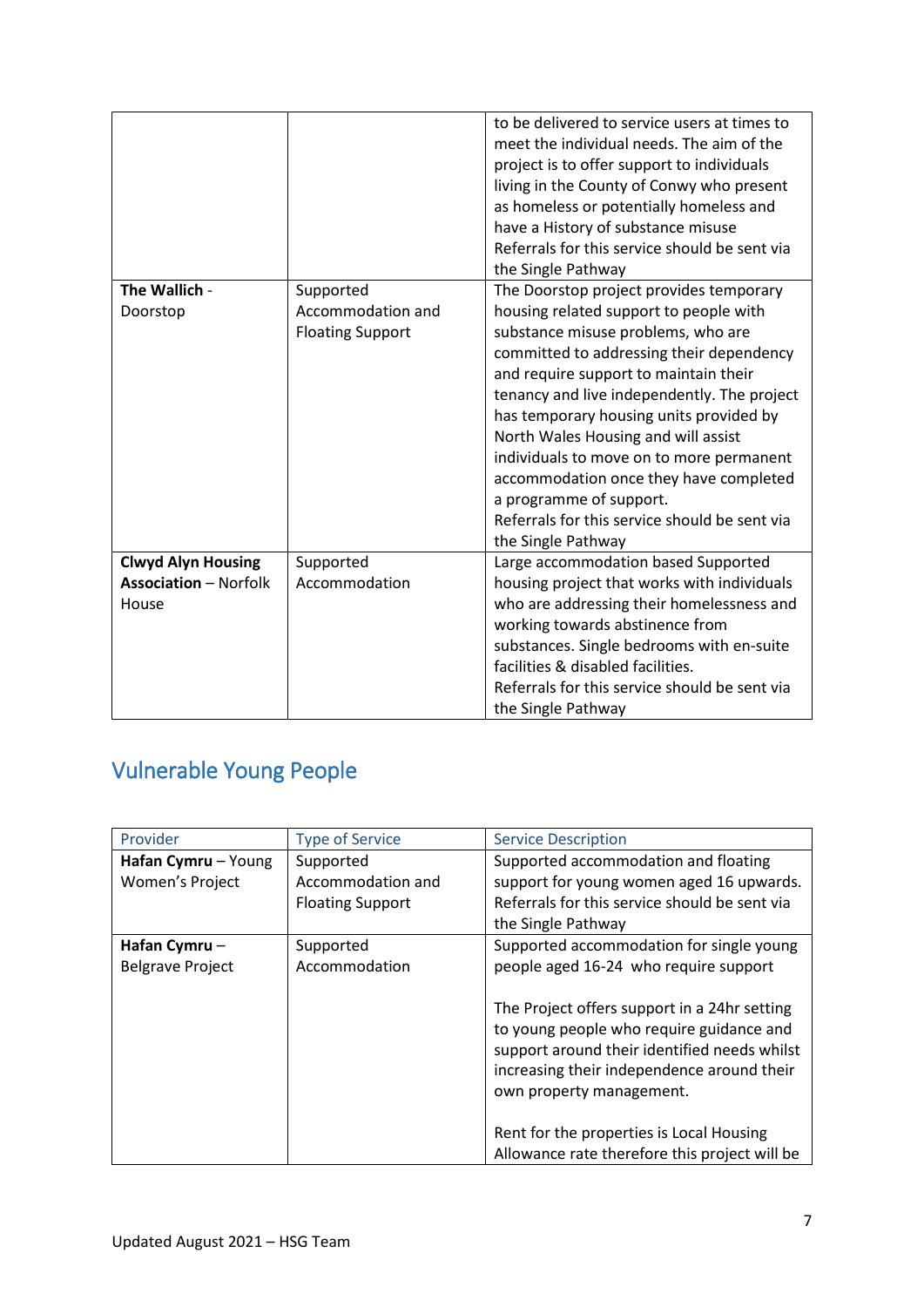|                           |                         | for those nearer to the job market / already  |
|---------------------------|-------------------------|-----------------------------------------------|
|                           |                         | working or in college.                        |
| <b>Clwyd Alyn Housing</b> | Supported               | Supported accommodation and floating          |
| Association - Isallt &    | Accommodation and       | support (move-on).                            |
| Move on                   | Move on/ Floating       | Isallt aims to provide support to single      |
|                           | support                 | people who are between 16 to 25 years old,    |
|                           |                         | who have experienced homelessness or          |
|                           |                         | would be at risk of homelessness without      |
|                           |                         | temporary accommodation. This includes        |
|                           |                         | those who are vulnerable, require support     |
|                           |                         | & also young people leaving care.             |
|                           |                         | Referrals for this service should be sent via |
|                           |                         | the Single Pathway                            |
| Local Solutions -         | Supported               | Supported Lodgings providing supported        |
| <b>Supported Lodgings</b> | Accommodation           | accommodation to young people aged 16 to      |
|                           |                         | 21 on the basis of a service user being       |
|                           |                         | accommodated by householders recruited        |
|                           |                         | by Local Solutions. Householders offer a      |
|                           |                         | room in their home and are able to provide    |
|                           |                         | a level of support to enable the service user |
|                           |                         | to develop independent and sustainable        |
|                           |                         | living skills.                                |
|                           |                         | Referrals for this service should be sent via |
|                           |                         | the Single Pathway                            |
| Tros Gynnal Plant -       |                         | To provide support for young people who       |
| Team around the           |                         | are homeless. Referrals for this service will |
| tenancy                   |                         | be accepted via the CCBC's Homeless           |
|                           |                         | Prevention Officer - Young People.            |
|                           |                         | The service helps young people increase the   |
|                           |                         | skills, knowledge and support networks they   |
|                           |                         | need to stay in their home and/or secure a    |
|                           |                         | home both now and in the future.              |
|                           |                         |                                               |
|                           |                         | Key Offerings:                                |
|                           |                         | • Housing Advocacy                            |
|                           |                         | • Mentoring with the aim of integrating       |
|                           |                         | young people into local services and          |
|                           |                         | activities                                    |
|                           |                         | • Restorative Approaches Family Group         |
|                           |                         | Meeting Service involving family, friends     |
|                           |                         | and professionals to talk, plan and make      |
|                           |                         | decisions                                     |
|                           |                         | • Counselling                                 |
|                           |                         | • Conflict resolution with landlords or       |
|                           |                         | neighbours                                    |
|                           |                         | • Other reasonable interventions as           |
|                           |                         | identified by the young person                |
| <b>Conwy County</b>       | <b>Floating Support</b> | The service will be provided to families      |
| <b>Borough Council-</b>   |                         | referred by Children's Services to support    |
|                           |                         | clients to live independently in the          |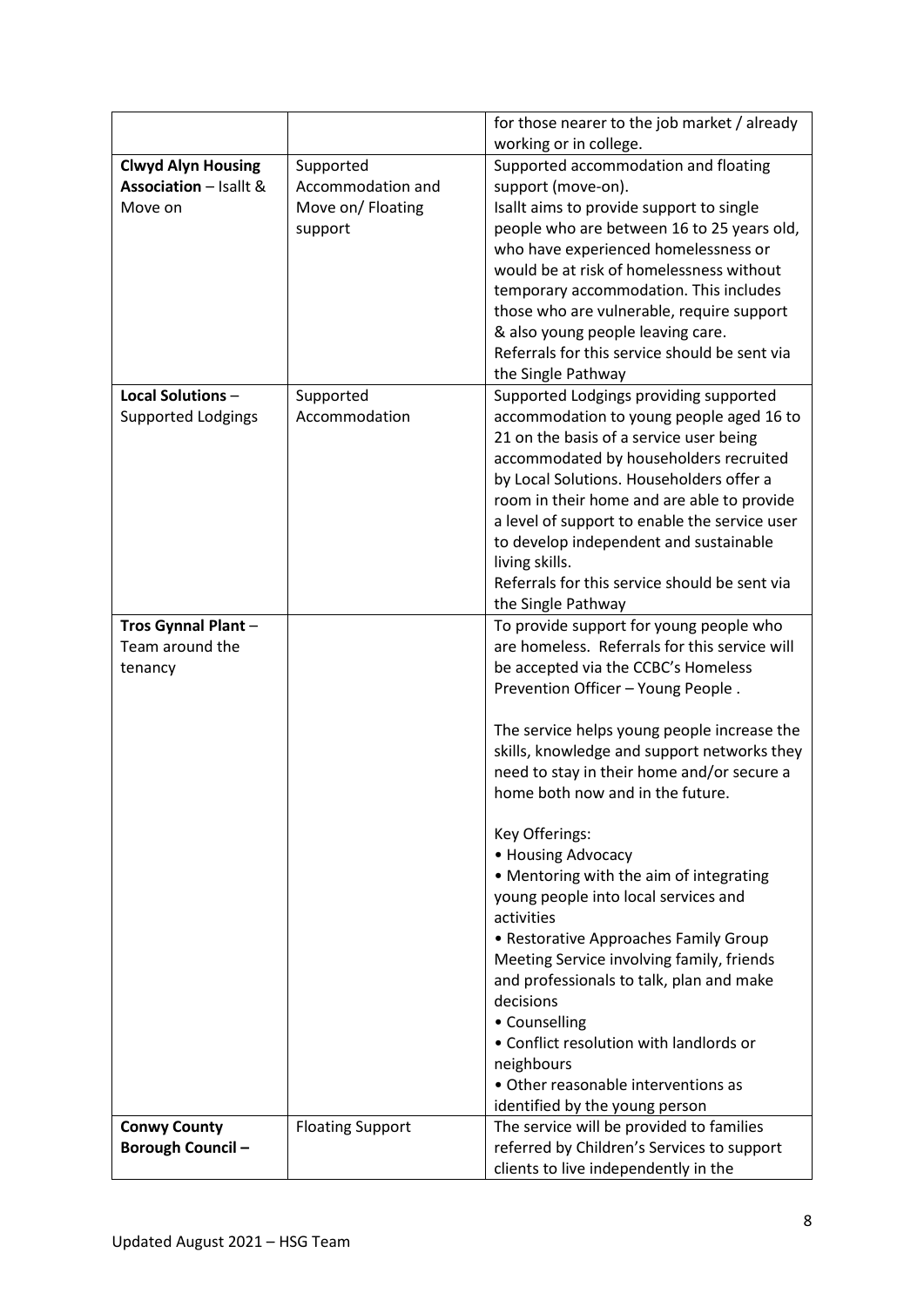| <b>Family Intervention</b><br>team                                         |                         | community and to move on to independent<br>accommodation, to support clients to build<br>upon life skills to achieve objectives within<br>their support plan. The service will be<br>provided throughout the County Borough<br>and at the clients home where possible or at<br>suitable venue for the client and staff. |
|----------------------------------------------------------------------------|-------------------------|-------------------------------------------------------------------------------------------------------------------------------------------------------------------------------------------------------------------------------------------------------------------------------------------------------------------------|
| <b>Conwy County</b><br><b>Borough Council-</b><br><b>Personal Advisors</b> | <b>Floating Support</b> | Personal Advisors support young people 16+<br>who are transitioning to adult services.<br>Individuals are supported to acquire and<br>maintain their accommodation and to<br>improve their independent life skills<br>dependent on their personal needs.                                                                |

## <span id="page-8-0"></span>Vulnerable Older People

| Provider                                         | <b>Type of Service</b>     | <b>Service Description</b>                                                                                                                                                                                                                                                                                                                                                                                                                                                                |
|--------------------------------------------------|----------------------------|-------------------------------------------------------------------------------------------------------------------------------------------------------------------------------------------------------------------------------------------------------------------------------------------------------------------------------------------------------------------------------------------------------------------------------------------------------------------------------------------|
| Abbeyfield - Llanrwst                            | Supported<br>Accommodation | Abbeyfield offer a safe environment for<br>independent living whilst providing 2 home<br>cooked meals daily in a communal dining<br>room. Applicants must be 55 years and over<br>Accept self-referrals plus referrals from<br>social services and other agencies.                                                                                                                                                                                                                        |
| Abbeyfield Wales -<br>Llandudno                  | Supported<br>Accommodation | Abbeyfield Wales offer a safe environment<br>for independent living whilst providing 2<br>home cooked meals daily in a communal<br>dining room. Applicants must be 55 years<br>and over<br>Accept self-referrals plus referrals from<br>social services and other agencies.                                                                                                                                                                                                               |
| Cartrefi Conwy-<br>Independent Living<br>Service | <b>Floating Support</b>    | Cartrefi Conwy works with tenants over the<br>age of 55 or those with a high level<br>need, who might need a little helping hand<br>with living independently in their home.<br>They have a team of Independent Living<br>Coordinators (ILCs) who can help you with:<br>Emotional support and guidance<br>Reporting repairs and housing<br>٠<br>related issues<br>Managing important paperwork and<br>correspondence<br>Organising access to other services<br>٠<br>and professional help |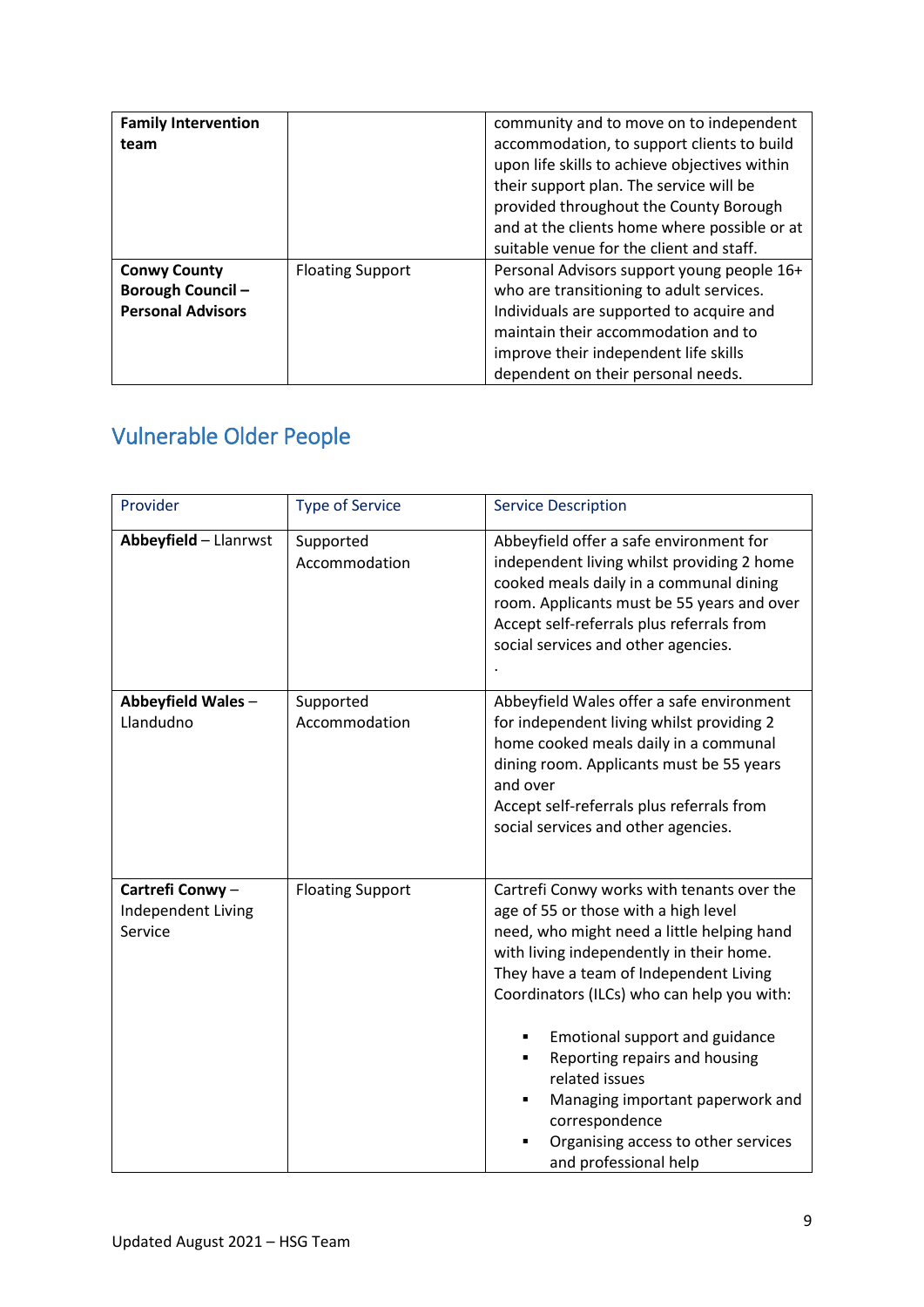|                                                      |                                         | Support and promote an active<br>٠<br>social life<br>Staying safe in your home<br>Accept self-referrals and those that come<br>from social services and other agencies,<br>applicants must be over 55 years and over. |
|------------------------------------------------------|-----------------------------------------|-----------------------------------------------------------------------------------------------------------------------------------------------------------------------------------------------------------------------|
| <b>Clwyd Alyn Housing</b>                            | Supported                               | Self-contained 1 bedroom for 1-2 persons                                                                                                                                                                              |
| <b>Association - Warden</b>                          | Accommodation-                          | over the age of 55 years/ Telecare with                                                                                                                                                                               |
| Service                                              | Warden service                          | warden, low level support within sheltered                                                                                                                                                                            |
|                                                      |                                         | housing.                                                                                                                                                                                                              |
|                                                      |                                         | Accepts self referrals and those that come<br>from other agencies including social                                                                                                                                    |
|                                                      |                                         | services.                                                                                                                                                                                                             |
| <b>Conwy County</b>                                  | <b>Floating Support</b>                 | This service is for people who would benefit                                                                                                                                                                          |
| <b>Borough Council</b>                               |                                         | from a short term reablement focused                                                                                                                                                                                  |
|                                                      |                                         | service to regain their independence.                                                                                                                                                                                 |
| Older People Team -<br>Reablement                    |                                         | Examples of the types of people accessing                                                                                                                                                                             |
|                                                      |                                         | or being referred to the service include:-<br>adults leaving hospital; adults requiring                                                                                                                               |
|                                                      |                                         | emergency interventions to prevent                                                                                                                                                                                    |
|                                                      |                                         | admission to                                                                                                                                                                                                          |
|                                                      |                                         | hospital, existing service users with an                                                                                                                                                                              |
|                                                      |                                         | established package of care but whose re-                                                                                                                                                                             |
|                                                      |                                         | assessment identifies the potential for                                                                                                                                                                               |
|                                                      |                                         | reablement, adults unknown to Social                                                                                                                                                                                  |
|                                                      |                                         | Services at the point of referral                                                                                                                                                                                     |
| <b>North Wales Housing-</b><br><b>Warden Service</b> | Supported                               | Sheltered housing complex for tenants aged                                                                                                                                                                            |
|                                                      | Accommodation-<br><b>Warden Service</b> | 55 and over, providing self-contained<br>accommodation with warden service and                                                                                                                                        |
|                                                      |                                         | warden call. Older people have access to                                                                                                                                                                              |
|                                                      |                                         | housing and services that supports their                                                                                                                                                                              |
|                                                      |                                         | needs and promotes independence.                                                                                                                                                                                      |

#### <span id="page-9-0"></span>Generic

| Provider                                  | <b>Type of Service</b>     | <b>Service Description</b>                                                                                                                                                                                                                                                          |
|-------------------------------------------|----------------------------|-------------------------------------------------------------------------------------------------------------------------------------------------------------------------------------------------------------------------------------------------------------------------------------|
| <b>KMI Ltd</b>                            | Supported<br>Accommodation | Units of supported accommodation<br>including shared accommodation, flats and<br>houses where the landlord/staff provide<br>support. Individuals referred for this service<br>must be aged 16 years & over.<br>Referrals for this service should be sent via<br>the Single Pathway. |
| Cartrefi Conwy-<br><b>Tenancy Support</b> | <b>Floating Support</b>    | Provides floating support services to<br>Cartrefi Conwy tenants as well as<br>individuals in accommodation not                                                                                                                                                                      |